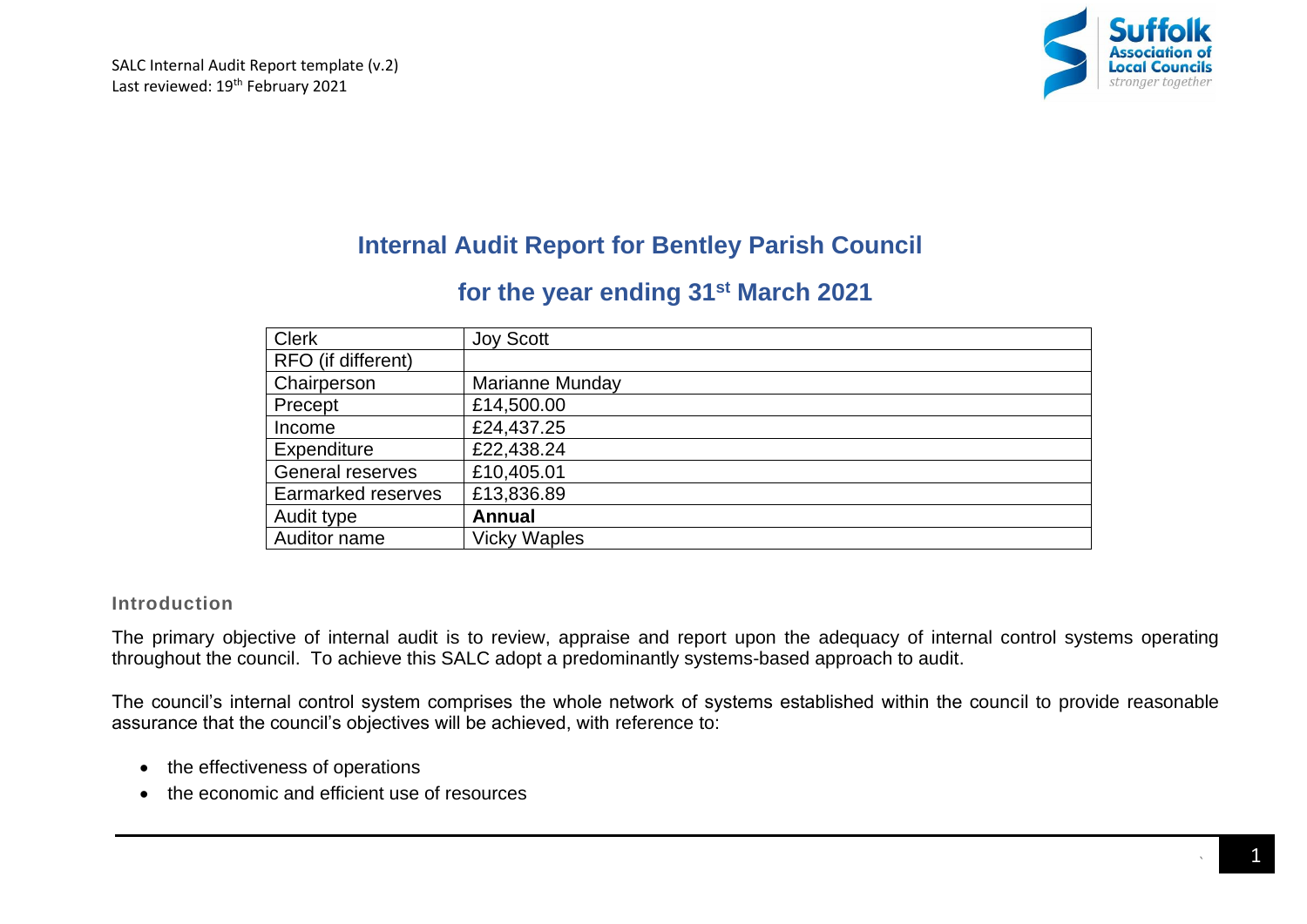SALC Internal Audit Report template (v.2) Last reviewed: 19<sup>th</sup> February 2021



- compliance with applicable policies, procedures, laws and regulations
- the safeguarding of assets and interests from losses of all kinds, including those arising from fraud, irregularity and corruption
- the integrity and reliability of information, accounts and data

## **Methodology**

When conducting the audit, the internal auditor may:

- carry out a selective assessment of compliance with relevant procedures and controls expected to be in operation during the financial year in order to be able to complete the Annual Internal Audit Report 2020/21 of the Annual Governance and Accountability Return (AGAR)
- review the reliability and integrity of financial information and the means used to identify, measure, classify and report such information
- review the means of safeguarding assets and, as appropriate, verify the existence of such assets
- appraise the economy and efficiency with which resources are employed, identify opportunities to improve performance and recommend solutions to problems
- review the established systems to ensure compliance with those policies, procedures, laws and regulations which could have a significant impact on operations, and determine whether the council complies
- review the operations and activities to ascertain whether results are consistent with objectives and whether they are being carried out as planned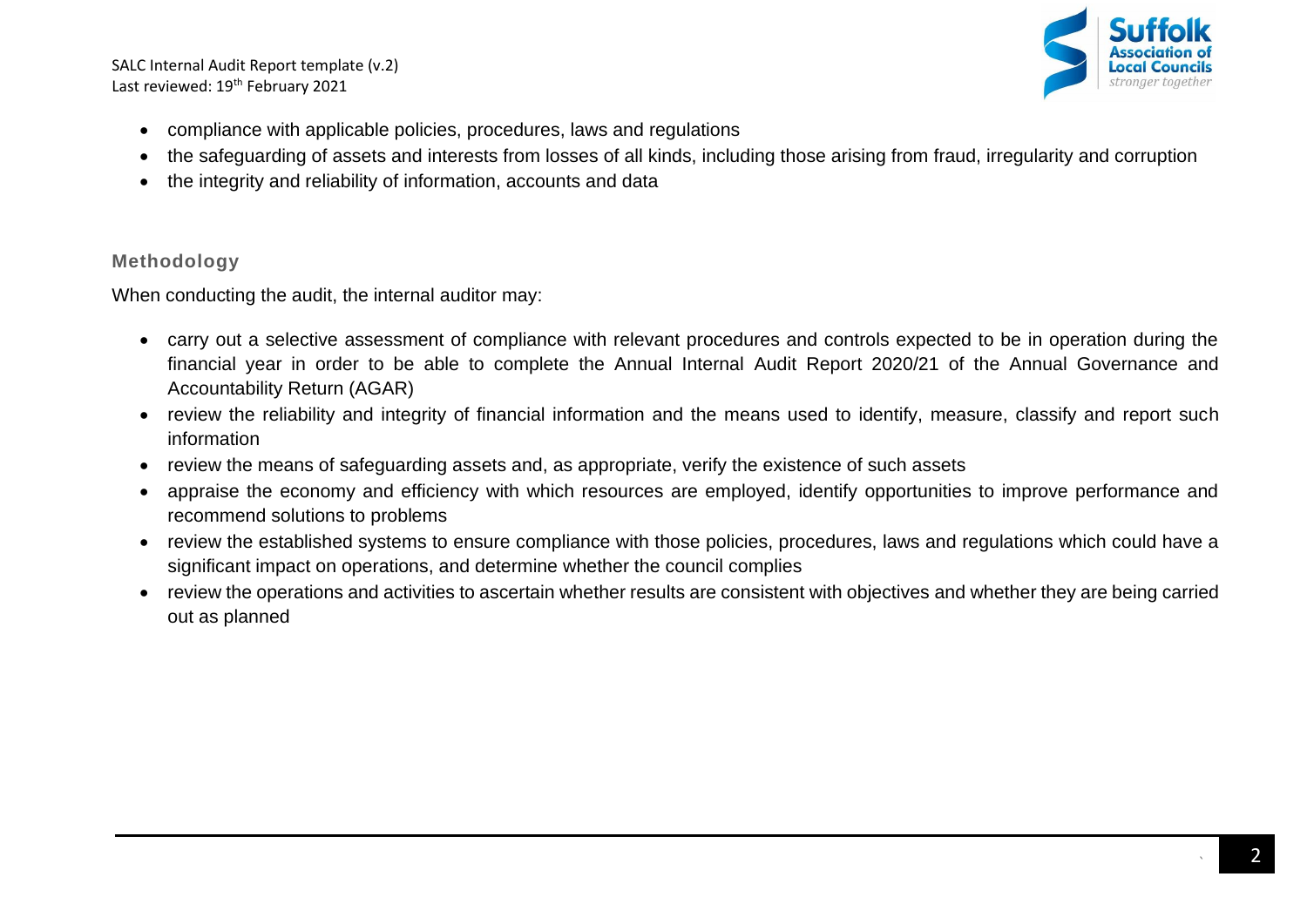

## **Section 1 – proper bookkeeping**

The internal auditor will look at the methods and processes used to manage the council's accounts and in particular that it provides clear data for reporting and monitoring purposes. This includes checking information is accurate, kept up to date, referenced and verified.

| <b>Evidence</b>                                     |            | Internal auditor commentary                                                                                                                                                                                                                                                           |
|-----------------------------------------------------|------------|---------------------------------------------------------------------------------------------------------------------------------------------------------------------------------------------------------------------------------------------------------------------------------------|
| Is the ledger maintained and up to date?            | Yes        | The council uses an excel spreadsheet which allows the Responsible<br>Financial Officer (RFO) to produce reports on a Receipts and Payments<br>basis and ensures that the financial transactions of the parish council are<br>recorded and are as accurate as reasonably practicable. |
| Is the cash book up to date and regularly verified? | Yes        | The RFO has ensured that the cashbook is the focus for day-to-day<br>accounting and is aware that the balancing off and reconciliation to the bank<br>statement remains the most important control over the accounting system.                                                        |
| Is the arithmetic correct?                          | <b>Yes</b> | The accounting records were spot checked $-$ they are well maintained,<br>referenced the manner in which the payment was made and identified<br>expenditure and income at any given point.                                                                                            |
| <b>Additional comments:</b>                         |            |                                                                                                                                                                                                                                                                                       |

## **Section 2 – Financial Regulation and Standing Orders**

The internal auditor will check the date the Council carried out its annual review of both Standing Orders and Financial Regulations and in particular check if these are based on NALC'S latest model which include legislative changes.

| <b>Evidence</b>                                                         |            | Internal auditor commentary                                                                                                                                                                                                                                                                            |
|-------------------------------------------------------------------------|------------|--------------------------------------------------------------------------------------------------------------------------------------------------------------------------------------------------------------------------------------------------------------------------------------------------------|
| Have Standing Orders been adopted, up to date and<br>reviewed annually? | <b>Yes</b> | The Council reviewed its Standing Orders at its meeting of 2 <sup>nd</sup> July, a copy<br>of which can be found on the Council's website and which are based on the<br>Model Standing Orders produced by NALC in 2018 which take into account<br>changes in legislation since those produced in 2013. |
| Are Financial Regulations up to date and reviewed<br>annually?          | Yes        | The Council's Financial Regulations which were reviewed and adopted at<br>the meeting of $2nd$ July 2020, a copy of which can be found on the Council's                                                                                                                                                |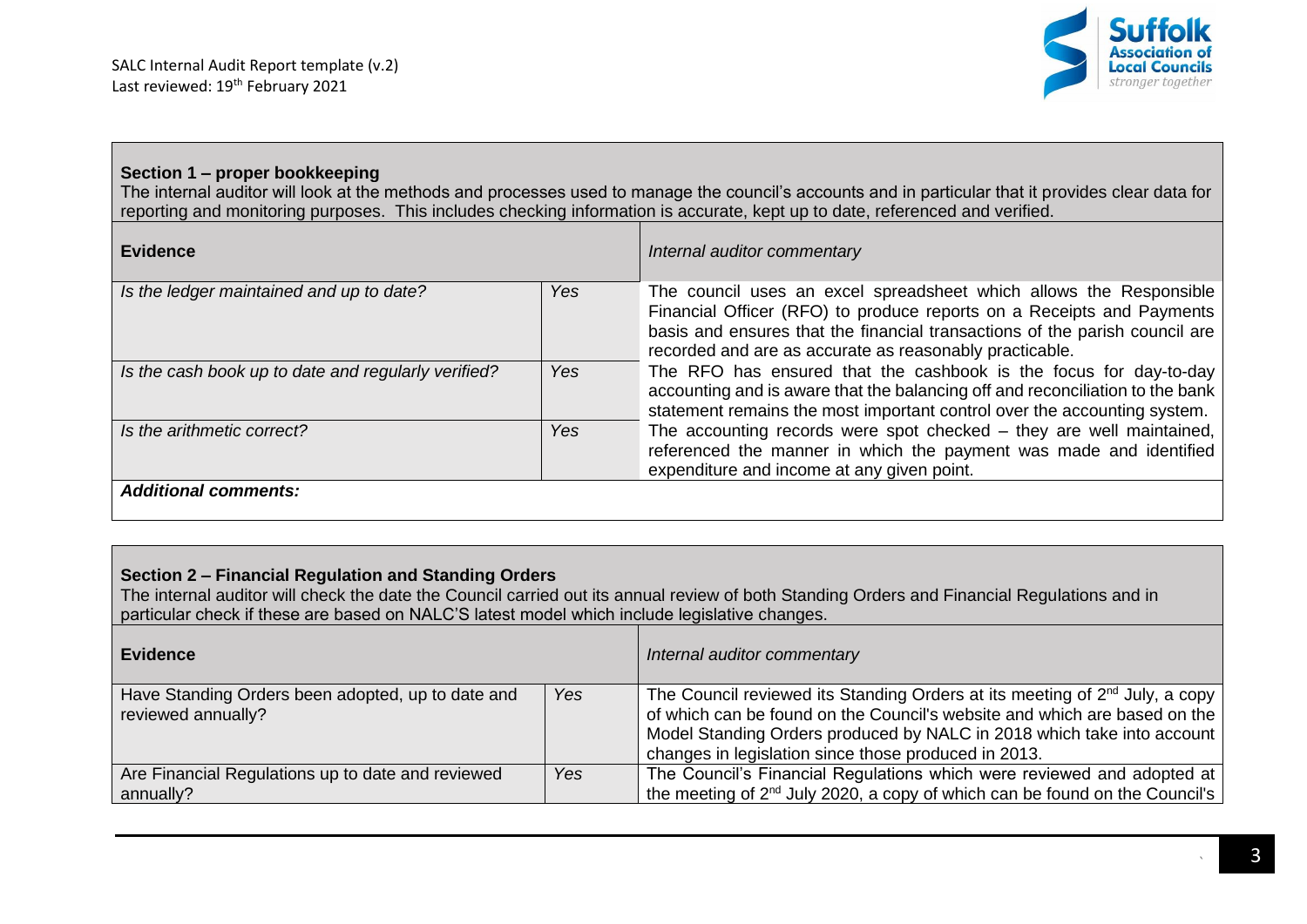

|                                                                                  |     | website are based on the Model Standing Orders produced by NALC in<br>2019.                                                                                                                                                             |
|----------------------------------------------------------------------------------|-----|-----------------------------------------------------------------------------------------------------------------------------------------------------------------------------------------------------------------------------------------|
| Has the Council properly tailored the Financial<br>Regulations?                  | Yes | The Council's current Financial Regulations have been tailored to the Parish<br>Council.                                                                                                                                                |
| Has the Council appointed a Responsible Financial<br>Officer (RFO)? <sup>1</sup> | Yes | In accordance with Section 151 of the Local Government Act 1972(d)<br>(financial administration), the Council has appointed a person to be<br>responsible for the administration of the financial affairs of the relevant<br>authority. |
| <b>Additional comments:</b>                                                      |     |                                                                                                                                                                                                                                         |

## **Section 3 – Payment controls**

The internal auditor will specifically check bank reconciliation including credit/debit cards and management approval processes and evidence that internal Financial Regulations (FO) are being followed. The internal auditor will examine how regular payments are managed and specifically seek evidence that these have been brought back to the Council for verification purposes especially where the actual payment made differs from the amount previously agreed. VAT should be clearly identified including evidence that claims have been correctly managed. The internal auditor will check if the Council has a clear understanding on eligibility in relation to the General Power of Competence and that s.137 has been correctly applied and managed*.*

| <b>Evidence</b>                                                                        |     | Internal auditor commentary                                                                                                                                                                                                                                                  |
|----------------------------------------------------------------------------------------|-----|------------------------------------------------------------------------------------------------------------------------------------------------------------------------------------------------------------------------------------------------------------------------------|
| Is there supporting paperwork for payments with<br>appropriate authorisation?          | Yes | At each full Council Meeting a list of all payments is presented to the<br>meeting with formal approval of such expenditure being shown in the<br>minutes and evidence of such paperwork being submitted as evidence for<br>sampling as carried out by the internal auditor. |
| Where applicable, are internet banking transactions<br>properly recorded and approved? | Yes | Internet banking is not operated by the Council for the settlement of its<br>accounts.                                                                                                                                                                                       |
| Is VAT correctly identified, recorded and claimed<br>within time limits?               | Yes | VAT is clearly identified in the cash book and claimed in accordance with<br>the guidelines for local authorities and similar bodies. The year-end<br>position of £1816.71 is verified in the cashbooks. The claim for the period                                            |

<sup>&</sup>lt;sup>1</sup> Section 151 Local Government Act 1972 (d)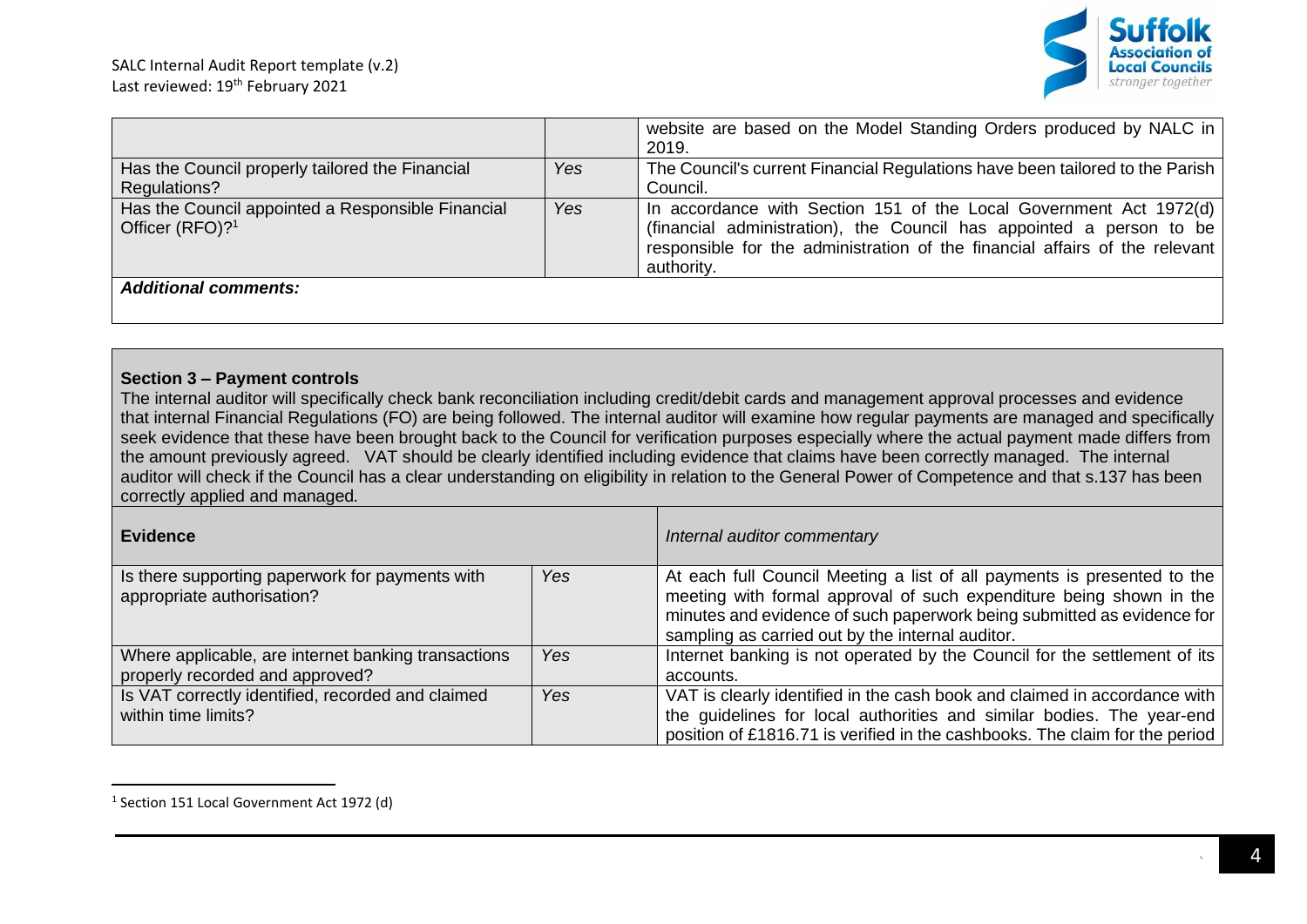

|                                                                                                                                          |                | ending 31 March 2020 in the sum of £2,363.31 was received during the<br>year under review.                                                                                                                                                                                                                                                           |
|------------------------------------------------------------------------------------------------------------------------------------------|----------------|------------------------------------------------------------------------------------------------------------------------------------------------------------------------------------------------------------------------------------------------------------------------------------------------------------------------------------------------------|
| Has the Council adopted the General Power of<br>Competence (GPOC) and is there evidence this is<br>being applied correctly? <sup>2</sup> | No.            | The Council is not using the General Power of Competence.                                                                                                                                                                                                                                                                                            |
| Are payments under s.137 <sup>3</sup> separately recorded,<br>minuted and is there evidence of direct benefit to<br>electorate?          | Yes            | The cashbook allows for the details of payments made under S137 to be<br>clearly referenced in the cashbook and the RFO ensures that payments<br>made are in accordance with the budget set with reference to the statutory<br>limit for such expenditure. For the year under review payments in the sum<br>of £800 were authorised by full Council. |
| Where applicable, are payments of interest and<br>principal sums in respect of loans paid in accordance<br>with agreements?              | Not applicable | The Council has no such loans.                                                                                                                                                                                                                                                                                                                       |
| <b>Additional comments:</b>                                                                                                              |                |                                                                                                                                                                                                                                                                                                                                                      |

# **Section 4 – Risk management**

The internal auditor will expect to find evidence of the management of risks from identification of what those are for each individual Council through to how these will be managed and the controls in place to mitigate these and that these have been approved by the Council.

| ∣ Evidence                                                        |     | Internal auditor commentary                                                                                                                                                                                                        |
|-------------------------------------------------------------------|-----|------------------------------------------------------------------------------------------------------------------------------------------------------------------------------------------------------------------------------------|
| Is there evidence of risk assessment documentation?               | Yes | The risk assessment documentation submitted for Internal Audit provides<br>details of the risks associated with the functioning of a smaller authority and<br>the measures that the Council will undertake to mitigate such risks. |
| Is there evidence that risks are being identified and<br>managed? | Yes | Council is aware that risk assessment needs to focus on the safety of the<br>parish council's assets and in particular its money. There is evidence that the                                                                       |

<sup>2</sup> Localism Act

<sup>&</sup>lt;sup>3</sup> Section 137 of the Local Government Act 1972 ("the 1972 Act") enables local councils to spend a limited amount of money for purposes for which they have no other specific statutory expenditure. The basic power is for a local council to spend money (subject to the statutory limit – of £8.12 per elector) on purposes for the direct benefit of its area, or *part of its area, or all or some of its inhabitants.*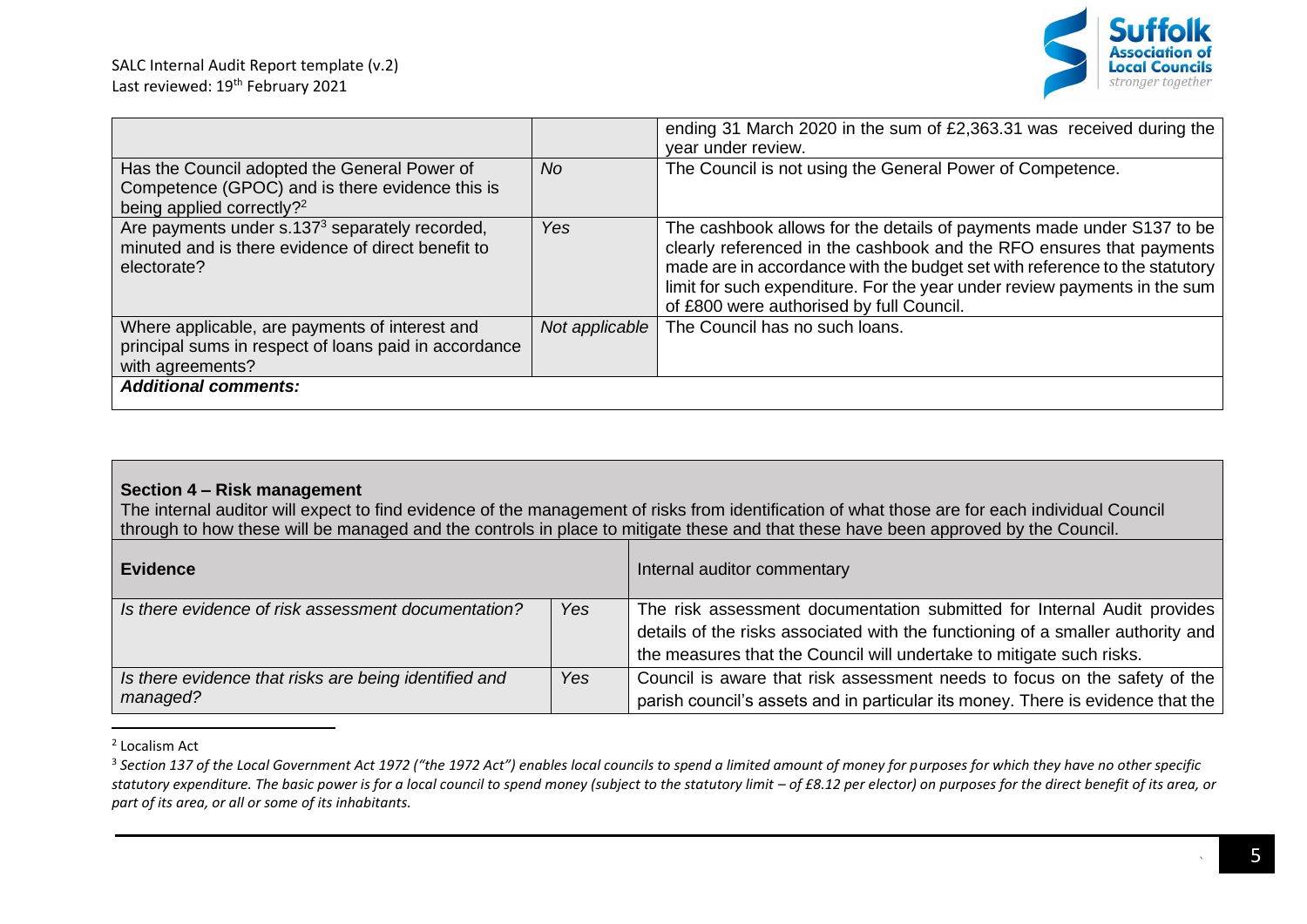

|                                                                                                                                                                                    |            | parish council has taken action to identify and assess those risks and has<br>considered what actions or decisions it needs to take during the year to<br>manage in order to avoid financial or reputational consequences.                                                                                                                                                                                                                                                                                                                                                                                                                                                                                                                                                                                             |
|------------------------------------------------------------------------------------------------------------------------------------------------------------------------------------|------------|------------------------------------------------------------------------------------------------------------------------------------------------------------------------------------------------------------------------------------------------------------------------------------------------------------------------------------------------------------------------------------------------------------------------------------------------------------------------------------------------------------------------------------------------------------------------------------------------------------------------------------------------------------------------------------------------------------------------------------------------------------------------------------------------------------------------|
| Does the Council have appropriate and adequate<br>insurance cover in place for employment, public liability<br>and fidelity guarantee and has been reviewed on an<br>annual basis? | Yes        | Council has insurance in place under a Parish Protect Policy which shows<br>core cover for the following: Public liability: £10m; Public/Products Liability:<br>£10m; Business Interruption: £5k, and Fidelity Guarantee of £25k.<br>The level of Fidelity Guarantee just meets the recommended guidelines which<br>provides that the cover should be at least the sum of the year-end balances<br>plus 50% of the precept/grants.<br>At the meeting of 3rd September 2020, the Council, having carried out a review<br>of the current insurance schedule, renewed its insurance having satisfied<br>itself that its arrangements for insurance in respect of all insurable risks was<br>adequate and that no changes were recommended. At renewal, Council was<br>in a Long-Term Agreement with its current insurers. |
| Evidence that internal controls are documented and<br>regularly reviewed <sup>4</sup>                                                                                              | <b>Yes</b> | In accordance with the Accounts and Audit Regulations 2015, Council<br>reviews the effectiveness of the system of internal control on a quarterly basis<br>with a number of control checks being carried out by members of the Finance<br>Working Party on the quarterly accounts produced by the RFO. The annual<br>internal control statement was signed off by full Council at its remote Annual<br>Council meeting of 6 <sup>th</sup> May 2021.                                                                                                                                                                                                                                                                                                                                                                    |
| Evidence that a review of the effectiveness of internal<br>audit has been carried out during the year <sup>5</sup>                                                                 | Yes        | The effectiveness of internal audit was discussed by full Council during the<br>discussion on the adoption of the internal control statement for the year<br>ending 31 <sup>st</sup> March 2021 at the Annual Council Meeting of 6 <sup>th</sup> May 2021.                                                                                                                                                                                                                                                                                                                                                                                                                                                                                                                                                             |

*Comment: Council has understood that in reviewing the terms of reference and effectiveness for internal audit, it has followed guidance and*  demonstrated that it recognises that the function of internal audit is to test and report to the authority on whether its system of internal control is *adequate. Such a review forms part of the minutes and be carried out on an annual basis.*

<sup>4</sup> Accounts and Audit Regulations

<sup>5</sup> Governance and Accountability Guide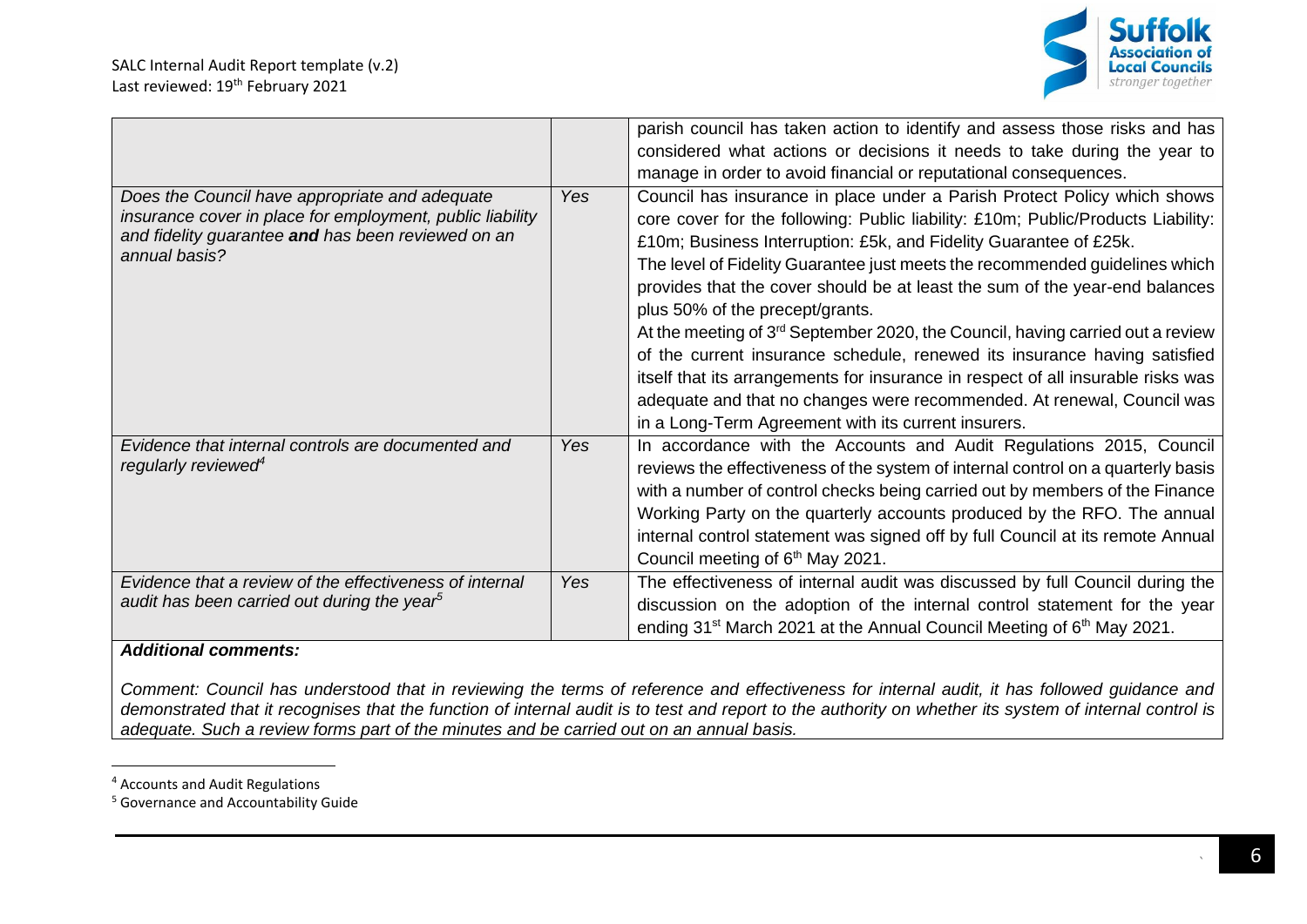

## **Section 5 – Budgetary controls**

The internal auditor will seek verification that budgets are properly prepared, agreed and monitored. In particular they will look for evidence of good practice in that the key stages of the budgetary process have been followed

| <b>Evidence</b>                                                                       |            | Internal auditor commentary                                                                                                                                                                                                                                                                                                                                                                                                                                                                                                                                                                                                                                                                                                                                                                     |
|---------------------------------------------------------------------------------------|------------|-------------------------------------------------------------------------------------------------------------------------------------------------------------------------------------------------------------------------------------------------------------------------------------------------------------------------------------------------------------------------------------------------------------------------------------------------------------------------------------------------------------------------------------------------------------------------------------------------------------------------------------------------------------------------------------------------------------------------------------------------------------------------------------------------|
| Verify that budget has been properly prepared and<br>agreed                           | <b>Yes</b> | The budget for the year 2020–2021 in the sum of £9,531.85 was set at a full<br>Council Meeting on 5 <sup>th</sup> December 2019.                                                                                                                                                                                                                                                                                                                                                                                                                                                                                                                                                                                                                                                                |
| Verify that the precept amount has been agreed in full<br>Council and clearly minuted | Yes        | The precept was set at £14,500 at the meeting of $9th$ January 2020, with the<br>minutes evidencing the amount to be set.                                                                                                                                                                                                                                                                                                                                                                                                                                                                                                                                                                                                                                                                       |
| Regular reporting of expenditure and variances from<br>budget                         | Yes        | In accordance with Councils own Financial Regulations, detailed reports are<br>submitted to Council which contain variances against budget which, when<br>considered by Council, provide evidence of comparisons between budgeted<br>and actual income and expenditure and form the basis of approval for<br>virements in accordance with Council's own Financial Regulations.                                                                                                                                                                                                                                                                                                                                                                                                                  |
| Reserves held – general and earmarked <sup>6</sup>                                    | Yes        | Council's final accounts show general reserves in the sum of £10,405.01 with<br>earmarked reserves in the sum of £10,089 and restricted reserves in the sum<br>of £3,747.89 (Bentley Family Fun Day and Fireworks).<br>Comment: Council is aware of the guidance as issued by Proper Practices<br>which states that it is regarded as acceptable for a council's general (non-<br>earmarked revenue) reserves to be equal to 3 to 12 months of Net Revenue<br>Expenditure and should ensure that the level of general reserves adopted is<br>in accordance with its General Reserve Policy. There is no upper limit for<br>Earmarked Reserves, but they should be held for genuine and intended<br>purposes and their level subject to regular review and justification (at least<br>annually). |

 $^{\rm 6}$  In accordance with proper practices, the generally accepted minimum level of a Smaller Authority's General Reserve is that this should be maintained at between three (3) and twelve (12) months of Net Revenue Expenditure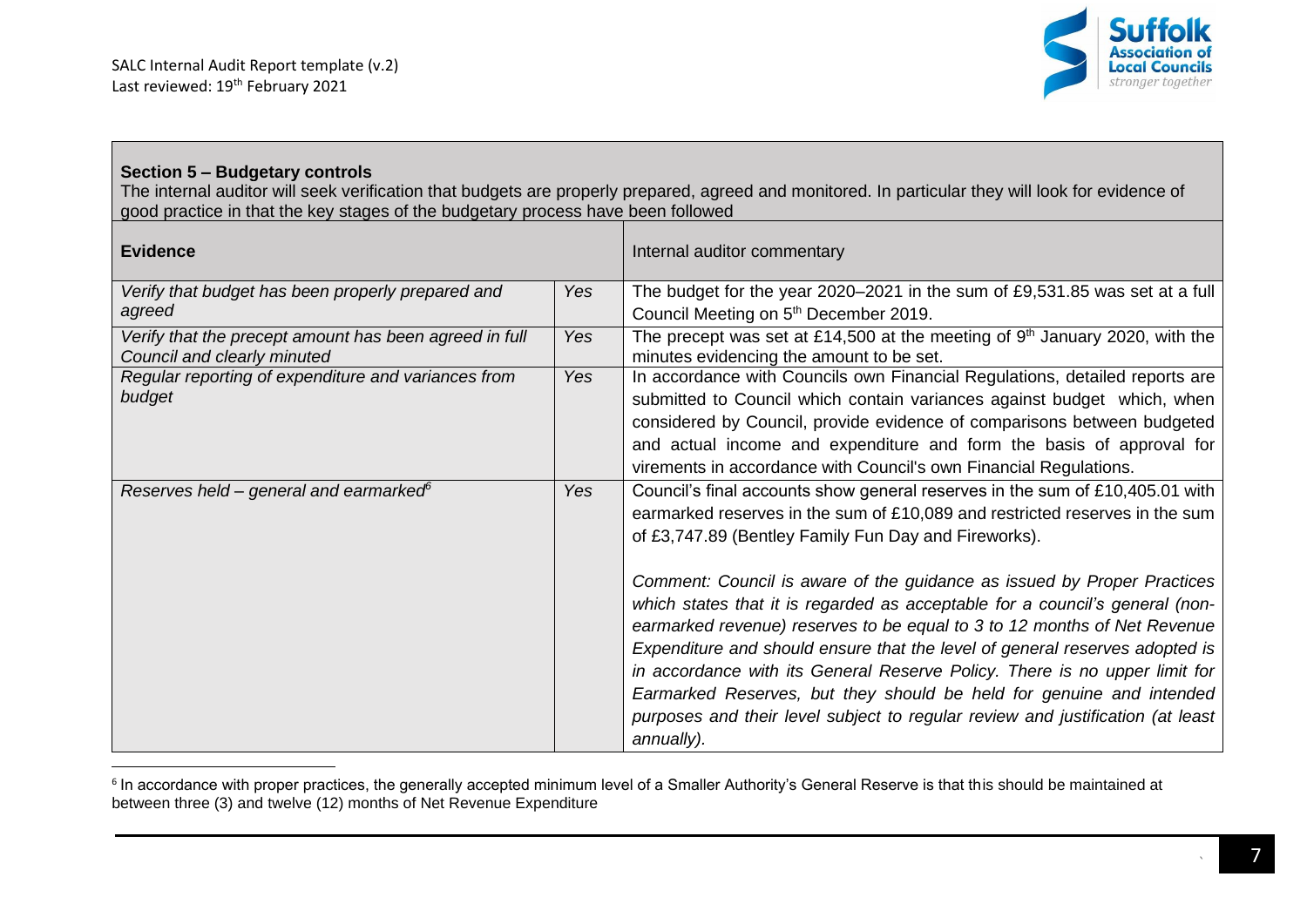

*Budget: Council shows good practice by following the recommended key stages as to the budgetary process to be followed for the year:*

- *decide the form and level of detail of the budget;*
- *review the current year budget and spending;*
- *determine the cost of spending plans;*
- *assess levels of income;*
- *bring together spending and income plans;*
- *provide for contingencies and consider the need for reserves;*
- *approve the budget;*
- *confirm the precept or rates and special levies; and*

*• review progress against the budget regularly throughout the year.*

**R***eserves: Council should note guidance as issued under the Practitioners Guide 2020 which states that an authority needs to have regards to the need to put in place a General Reserve Policy with explanations as to the high level of general reserves being held and to have evidenced that it has reviewed the level and purpose of all Earmarked Reserves.*

## **Section 6 – income controls**

The internal auditor will seek evidence to ensure income is correct managed – recorded, banked and reported and test mechanisms used to achieve this.

| <b>Evidence</b>                                                                 |     | Internal auditor commentary                                                                                                                                                                                                                                                                                                                 |
|---------------------------------------------------------------------------------|-----|---------------------------------------------------------------------------------------------------------------------------------------------------------------------------------------------------------------------------------------------------------------------------------------------------------------------------------------------|
| Is income properly recorded and promptly banked?                                | Yes | Income is recorded in accordance with Council's Financial Regulations. A<br>number of items of income were cross checked against cash book and<br>bank statement and found to be in order.                                                                                                                                                  |
| Is income reported to full council?                                             | Yes | Income received is reported to full Council within the monthly financial<br>reports and itemised within the minutes. The RFO ensures that monies<br>received are promptly banked.                                                                                                                                                           |
| Does the precept recorded agree to the Council Tax<br>Authority's notification? | Yes | The council received precept of £14,500 during the year under review in<br>April and September 2020. Evidence was provided showing a full audit<br>trail from Precept being discussed and approved at the meeting of 9 <sup>th</sup><br>January 2020, served on the Charging Authority to receipt of same in the<br>Council's Bank Account. |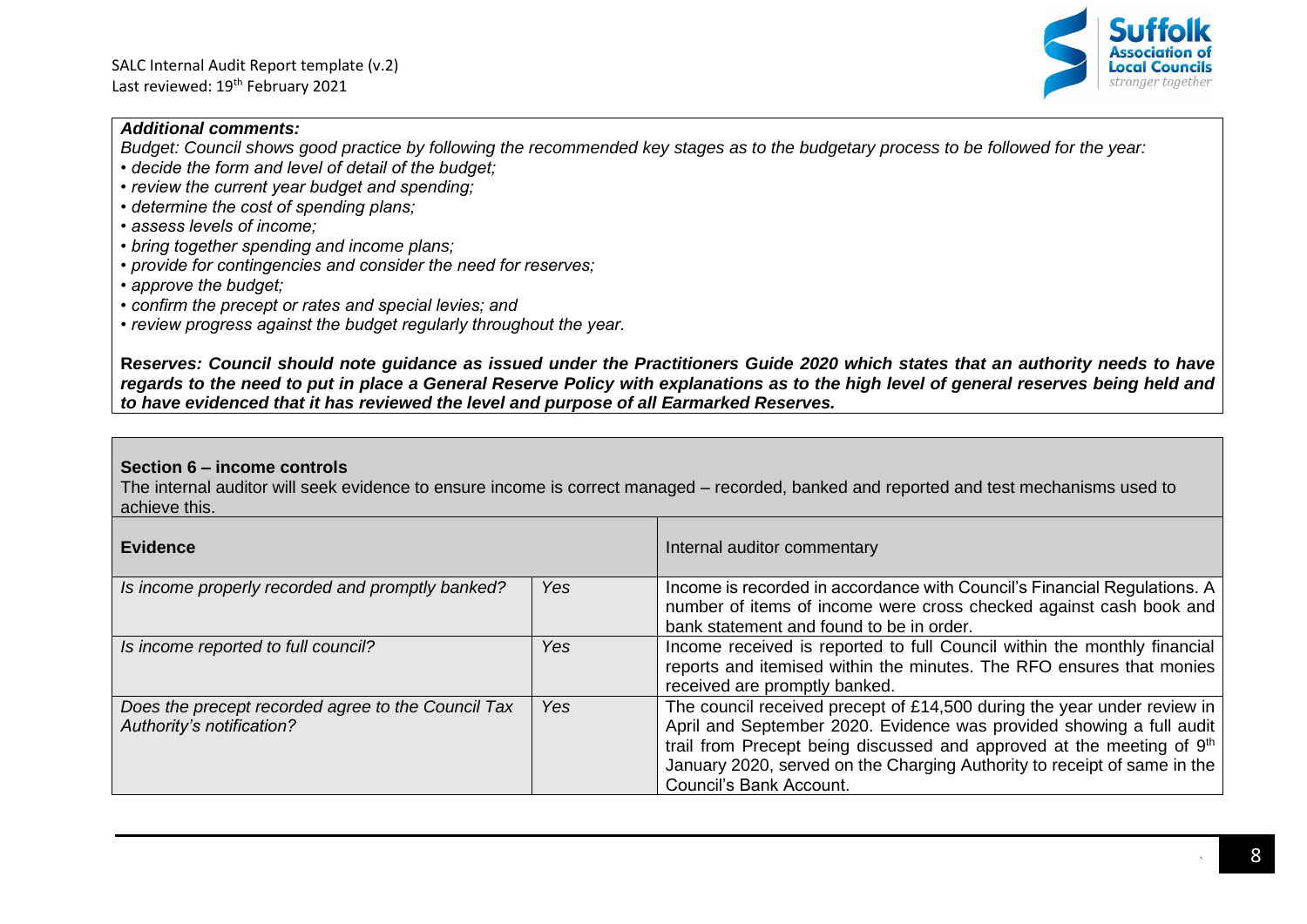

| If appropriate, are CIL reporting schedules in    | <b>Yes</b> | For the year under review Council received CIL Receipts in the sum of            |
|---------------------------------------------------|------------|----------------------------------------------------------------------------------|
|                                                   |            |                                                                                  |
| accordance with the Regulations? $7^7$            |            | £2,180.58. In accordance with the 2010 Regulations, the Council having           |
| Is CIL income reported to the council?            | <b>Yes</b> | a retained balance of CIL funds has ensured that retained balances are           |
|                                                   |            |                                                                                  |
|                                                   |            | transferred into the Earmarked Reserves specifically allocated                   |
| Does unspent CIL income form part of earmarked    | Yes        | $(E4361.16)$ .                                                                   |
|                                                   |            |                                                                                  |
| reserves?                                         |            | Council is aware that it will need to complete an annual report for the year     |
| Has an annual report been produced?               | Yes        | ending 31 <sup>st</sup> March 2021 showing retained balance of £4,361.16 and     |
|                                                   |            |                                                                                  |
|                                                   |            | ensure that the Annual CIL Statement is submitted to Babergh Mid                 |
| Has it been published on the authority's website? | <b>No</b>  |                                                                                  |
|                                                   |            | Suffolk District Councils by the due date of 31 <sup>st</sup> December 2021. The |
|                                                   |            | report for the year 20/21 has yet to be uploaded onto the Council's              |
|                                                   |            |                                                                                  |
|                                                   |            | website.                                                                         |

*CIL Reporting: Council is aware of the requirement to ensure that it complies with its duty to produce an annual CIL report for each financial year and that such a report is uploaded onto its website by 31st December of that year.*

## **Section 7 – petty cash**

The Internal Auditor will seek evidence that the Council has followed its own policies, procedures and verification processes and that these are up to date.

| <b>Evidence</b>                                                  |                | Internal auditor commentary                                    |
|------------------------------------------------------------------|----------------|----------------------------------------------------------------|
| Is petty cash in operation?                                      |                | Not applicable   Council does not operate a petty cash system. |
| If appropriate, is there an adequate control system in<br>place? | Not applicable |                                                                |
| <b>Additional comments:</b>                                      |                |                                                                |

## **Section 8 – Payroll controls**

<sup>7</sup> Community Infrastructure Levy Regulations 2010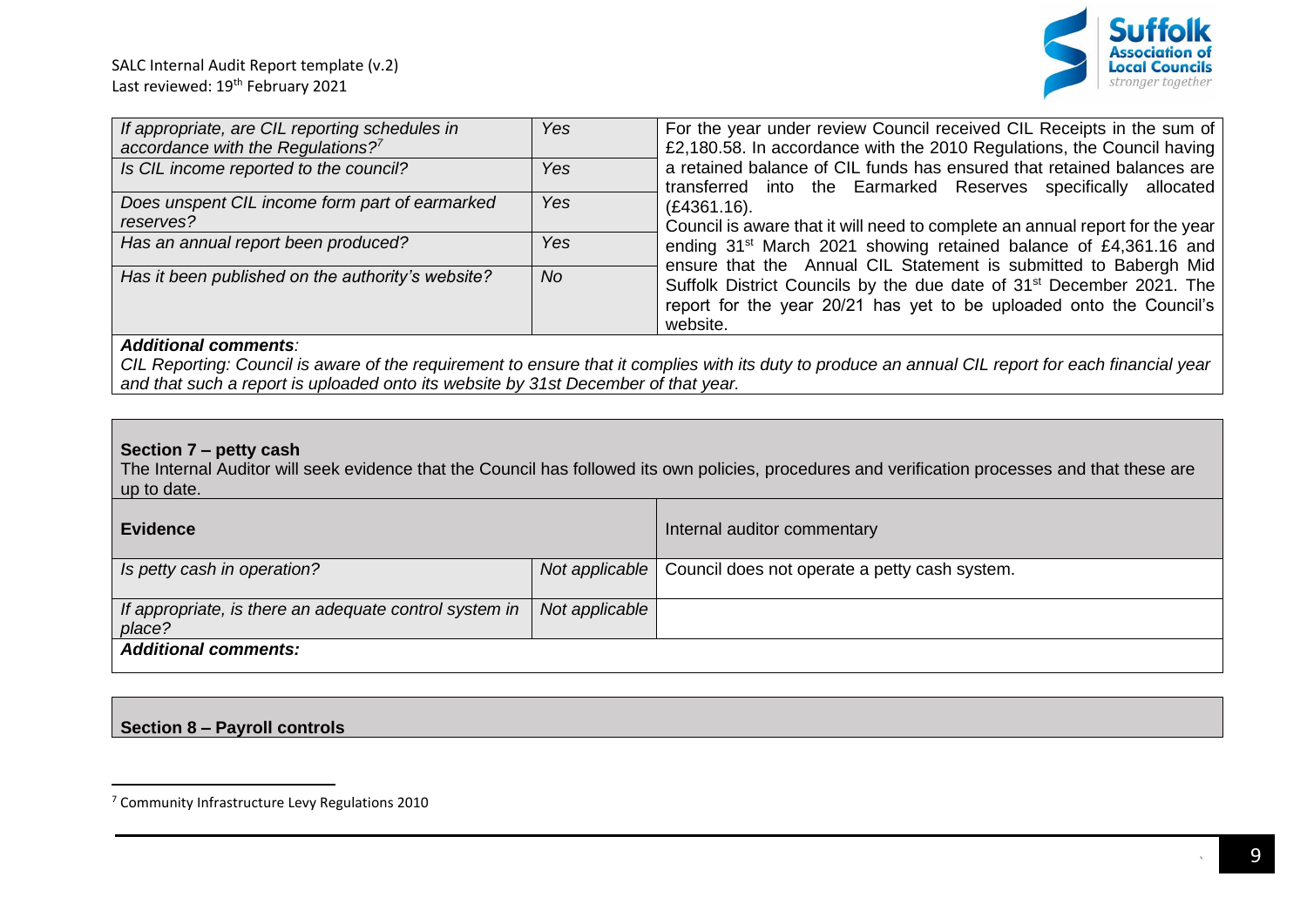

The Internal Auditor will check salaries are approved in accordance with PAYE, NI, Pension and that there is a clear understanding that the clerk is not self-employed. If the Clerk was recruited after 1<sup>st</sup> April 201, evidence will be required to show compliance with the new requirements for the statement of employment, Induction, probation periods and training requirements. The Internal Auditor will also review how payroll is managed including evidence of approval of payslips.

| <b>Evidence</b>                                                                                                                                                                  |           | Internal auditor commentary                                                                                                                                                                                                                                                                                                                                                   |
|----------------------------------------------------------------------------------------------------------------------------------------------------------------------------------|-----------|-------------------------------------------------------------------------------------------------------------------------------------------------------------------------------------------------------------------------------------------------------------------------------------------------------------------------------------------------------------------------------|
| Do all employees have contracts of employment?                                                                                                                                   | Yes       | Council had 1 employee on its payroll at the period end of 31 <sup>st</sup> March<br>2021. Employment contracts were not reviewed during the internal audit                                                                                                                                                                                                                   |
| Has the Council approved salary paid?                                                                                                                                            | Yes       | which was carried out via remote means. All salary payments are<br>authorised by full council.                                                                                                                                                                                                                                                                                |
| Minimum wage paid?                                                                                                                                                               | <b>No</b> | The minimum wage is not applied to any employees.                                                                                                                                                                                                                                                                                                                             |
| Are arrangements in place for authorising of the<br>payroll and payments to the council? Does this<br>include a verification process for agreeing rates of<br>pay to be applied? | Yes       | The payroll function is operated in accordance with HM Revenue and<br>Custom guidelines. There are suitable payroll arrangements in place<br>which ensures the accuracy and legitimacy of payments of salaries and<br>wages, and associated liabilities and as such the council has complied<br>with its duties under legislation.                                            |
| Do salary payments include deductions for<br>PAYE/NIC? Is PAYE/NIC paid promptly to HMRC?                                                                                        | Yes       | The payroll function for the year under review is operated in accordance<br>with HM Revenue and Customs guidelines. Cross-checks were<br>completed on payments covering salary and PAYE and were found to be<br>in order. Deductions paid to HM Revenue and Customs during the year<br>under review were made in accordance with timescales as set out in the<br>regulations. |
| Is there evidence that the Council is aware of its<br>pension responsibilities? Are pension payments in<br>operation? <sup>8</sup>                                               | Yes       | No pension deductions have been made from the Clerk's salary and it is<br>noted that the previous year the supporting notes to the accounts state<br>that no pension has been offered to or taken up by the Clerk.                                                                                                                                                            |
| Are there any other payments (eg: expenses) and<br>are these reasonable and approved by the Council?                                                                             | Yes       | Council has noted the changes in the Practitioners Guide for 2020 on the<br>treatment of what can be included as employment expenses within the<br>Annual Governance and Accountability Guide 2020 - section 2.16 refers<br>and submitted within Box 4 of the AGAR.                                                                                                           |
| <b>Additional comments:</b>                                                                                                                                                      |           |                                                                                                                                                                                                                                                                                                                                                                               |

 $8$  The Pension Regulator – [website click here](https://www.thepensionsregulator.gov.uk/en/employers)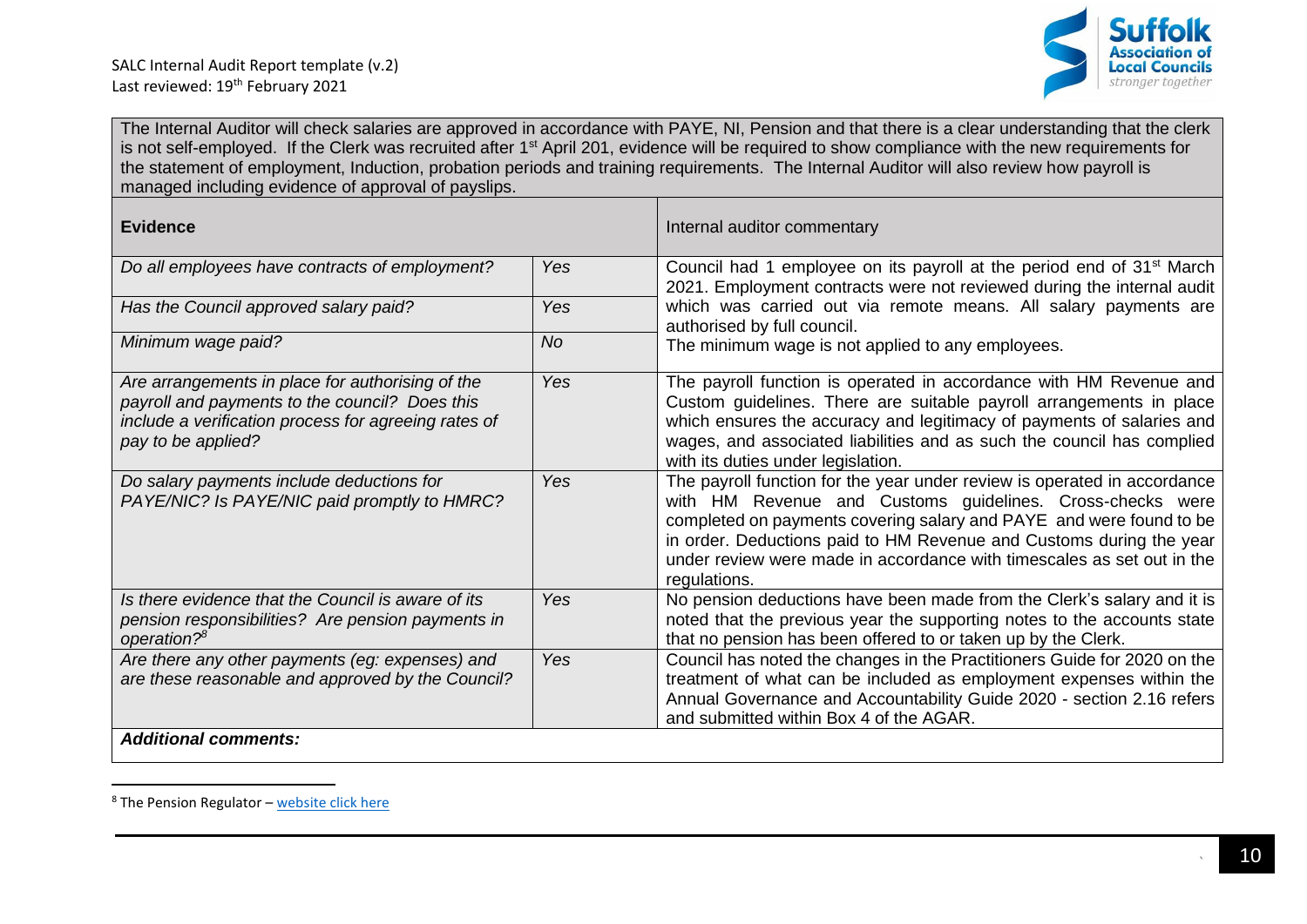

*Comment: Council should ensure that it completes its re-declaration of compliance with regards to automatic enrolment duties and that such a declaration, once completed should be reported to full Council.*

#### **Section 9 – Asset control**

The Internal Audit will be seeking to establish if there is a list of assets in accordance with proper practices including the date of acquisition, location and value. This extends to checking policies (with evidence of review) and that the Council has applied the documented approach in practice. The Internal Auditor will check not only valuation processes but the existence of reserve budgets for depreciation and adequacy of insurance. A clear audit trail should be available when items are purchased including minutes to evidence approval.

| <b>Evidence</b>                                                                                                                  |      | Internal auditor commentary                                                                                                                                                                                                                     |
|----------------------------------------------------------------------------------------------------------------------------------|------|-------------------------------------------------------------------------------------------------------------------------------------------------------------------------------------------------------------------------------------------------|
| Does the Council maintain a register of material assets<br>it owns and manage this in accordance with proper<br>practices? $9^9$ | Yes  | The Asset Register was reviewed during the Internal Audit Visit for year-end<br>and reflects those items listed under insurance and within the Parish Council's<br>remit for maintenance and ownership. It is noted that the declared value for |
| Are the value of the assets included? (note value for<br><i>insurance purposes may differ)</i>                                   | Yes: | all assets at year-end (31.03.2021) was £59,339.53 which shows movement<br>in the register following the purchase of slide, mats and dog bin.                                                                                                   |
| Are records of deeds, articles, land registry title number<br>available?                                                         | No   | Records of deeds, articles, land registry title number were not reviewed during<br>the internal audit which was carried out via remote means.                                                                                                   |
| Is the asset register up to date and reviewed annually?                                                                          | Yes  | The asset register is still to be signed off by the council although it is stated<br>as £50,920 on the AGAR to be presented to full Council.                                                                                                    |
| Cross checking of insurance cover                                                                                                | Yes  | Council has insurance under a Parish Protect Policy for assets to the value of<br>£50,000.                                                                                                                                                      |
|                                                                                                                                  |      | Comment: given that Council has assets to the value of £50,920, Council<br>should consider increasing its banding to ensure that it has sufficient cover<br>for the assets that are currently under the Council's liability.                    |
| <b>Additional comments:</b>                                                                                                      |      |                                                                                                                                                                                                                                                 |

 $9$  Governance and Accountability for Smaller Authorities in England – March 2019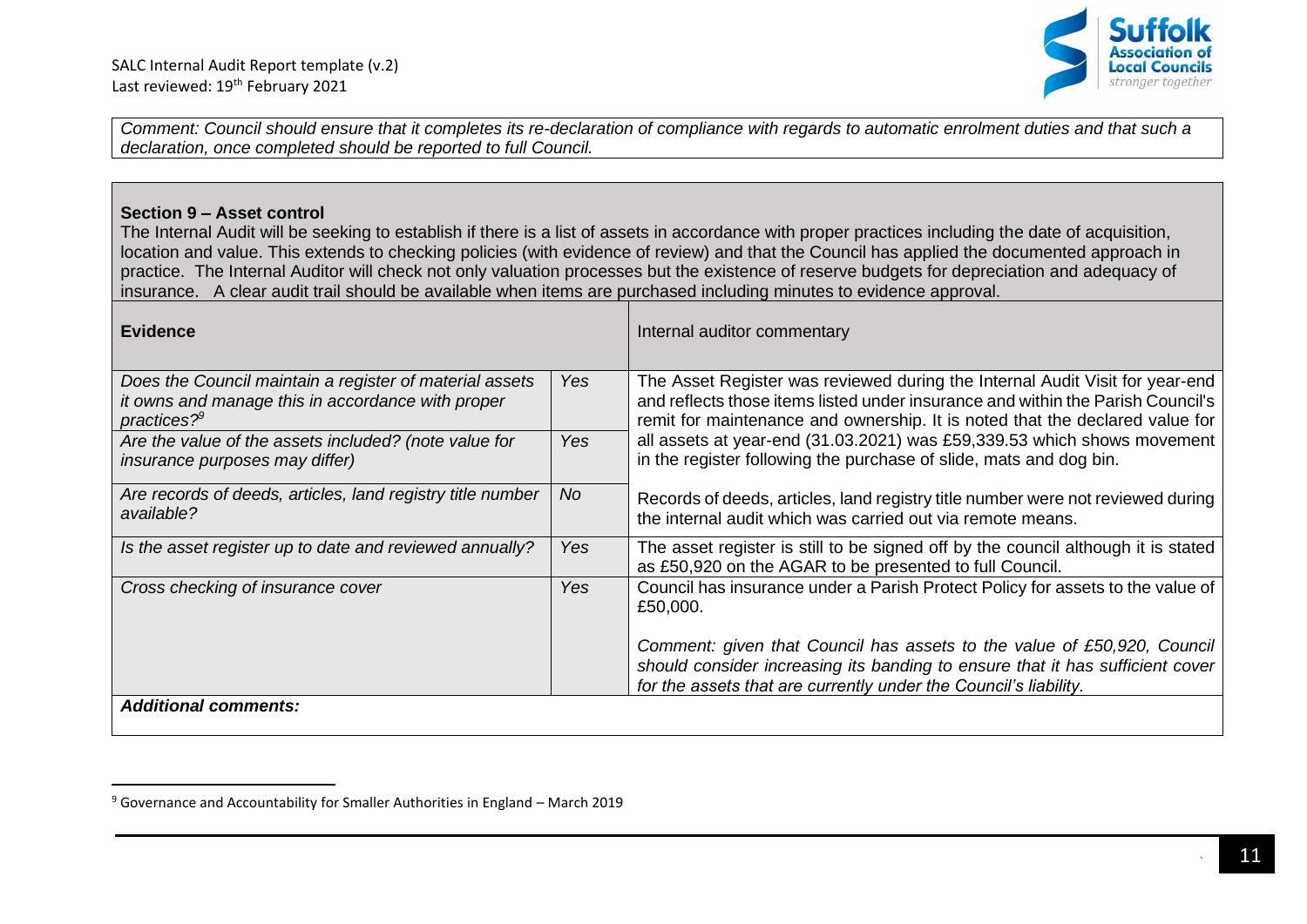

**Recommendation: Council should ensure that the Asset Register figure declared on the unsigned Accounting Statements of the AGAR (currently stated as £50,920) accurately reflects the Asset Register figure stated on the Supporting Notes to the Accounting Statements of £59,339.53.**

*Council is mindful of the guidance within the Governance and Accountability for Smaller Authorities in England March 2020 on the valuation of its assets and has ensured that where the acquisition value of the asset at the time of first recording is used, that method of valuation has been consistently applied and if/where amended, it will need to publish and provide explanations in changes in value to any previously recorded assets.*

#### **Section 10 – bank reconciliation**

The internal auditor will seek to establish that the Council understands and can evidence good practice and internal control mechanisms in relation to bank reconciliation.

| <b>Evidence</b>                                                                                          |     | Internal auditor commentary                                                                                                                                                                                                                                                                                                                                                                                                                                                                                                                                                                                                                                                                                                                                                                                                                                                                                                         |
|----------------------------------------------------------------------------------------------------------|-----|-------------------------------------------------------------------------------------------------------------------------------------------------------------------------------------------------------------------------------------------------------------------------------------------------------------------------------------------------------------------------------------------------------------------------------------------------------------------------------------------------------------------------------------------------------------------------------------------------------------------------------------------------------------------------------------------------------------------------------------------------------------------------------------------------------------------------------------------------------------------------------------------------------------------------------------|
| Is bank reconciliation regularly completed and<br>reconciled with the cash book and cover every account? | Yes | Bank reconciliations are completed on a regular basis and reconcile with the<br>cash sheets. Overall there is regular reporting of bank balances within the<br>detailed financial reports submitted at each meeting.                                                                                                                                                                                                                                                                                                                                                                                                                                                                                                                                                                                                                                                                                                                |
| Do bank balances agree with bank statements?                                                             | Yes | Bank balances agree with period end statements and, as at year end (31 <sup>st</sup> )<br>March 2021), the balance across the councils accounts stood at £24,241.90<br>as recorded in the Statement of Accounts and on the Year-end Bank<br>Reconciliation.                                                                                                                                                                                                                                                                                                                                                                                                                                                                                                                                                                                                                                                                         |
| Is there regular reporting of bank balances at Council<br>meetings?                                      | Yes | Financial reports are submitted to the Council in accordance with the schedule<br>approved within its Standing Orders and cover not only bank balances, but<br>summary of receipts and payments for the year to date along with variances<br>from budgets. The Council is aware that in accordance with proper practices,<br>the bank reconciliation is a key tool for management as it assists with the<br>regular monitoring of cash flows and therefore aids decision-making. In<br>accordance with Proper Practises, Council has implemented a system<br>whereby the Finance Working Party carry out a review of the Council's banking<br>internal control by formally reviewing the accounts on a quarterly basis and<br>report back to full Council once the review has taken place. This is not only<br>good practice but also is a safeguard for the RFO and fulfils one of the<br>authority's internal control objectives. |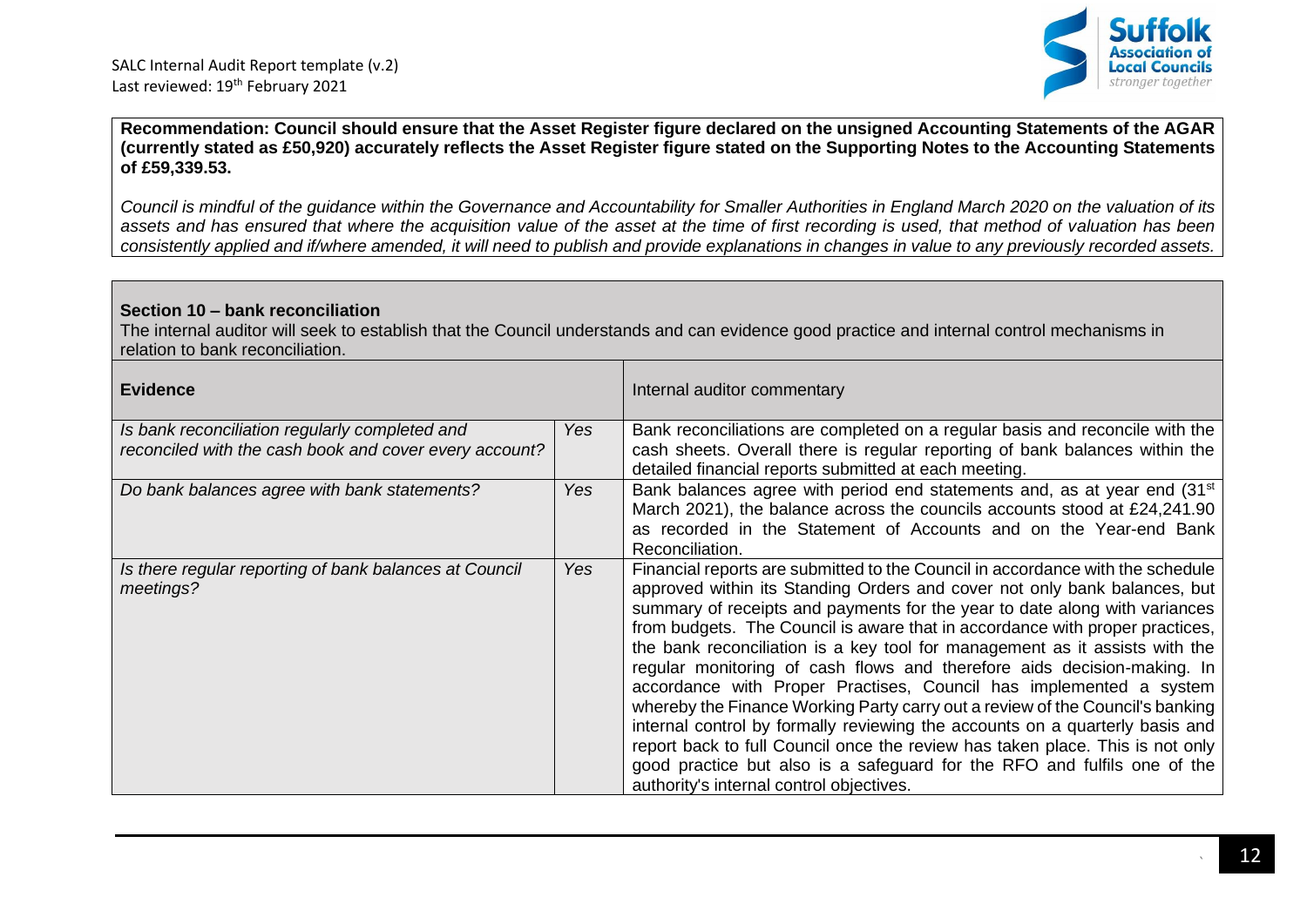

| Section 11 - year end procedures                                                                                                                                                               |                |                                                                                                                                                                                                                                                                                                                                                                                                                                               |
|------------------------------------------------------------------------------------------------------------------------------------------------------------------------------------------------|----------------|-----------------------------------------------------------------------------------------------------------------------------------------------------------------------------------------------------------------------------------------------------------------------------------------------------------------------------------------------------------------------------------------------------------------------------------------------|
| <b>Evidence</b>                                                                                                                                                                                |                | Internal auditor commentary                                                                                                                                                                                                                                                                                                                                                                                                                   |
| Are appropriate accounting procedures used?                                                                                                                                                    | Yes            | Accounts are produced on a receipts and expenditure basis and all found<br>to be in order.                                                                                                                                                                                                                                                                                                                                                    |
| Financial trail from records to presented accounts                                                                                                                                             | Yes            | The end of year accounts and supporting documentation were well<br>presented for the internal auditor review.                                                                                                                                                                                                                                                                                                                                 |
| Has the appropriate end of year $AGAR^{10}$ documents<br>been completed?                                                                                                                       | Yes            | As Council is a smaller authority with gross income and expenditure not<br>exceeding £25,000 it has completed Part 2 of the AGAR. Section 2 -<br>Accounting Statements of the AGAR was completed and is unsigned at<br>the time of Internal Audit.<br>Comment: Council to note that there is a minor casting error on the<br>Accounting Statement of the AGAR. Council is also advised to ensure that<br>all boxes on the AGAR are completed. |
| Did the Council meet the exemption criteria and<br>correctly declared itself exempt?                                                                                                           | Not applicable | As the Parish Council had gross income and expenditure exceeding<br>£25,000 it was not able to declare itself exempt from a limited assurance<br>review for the year 19/20.                                                                                                                                                                                                                                                                   |
| During the period in question did the small authority<br>demonstrate that it correctly provided for the exercise<br>of public right as required by the Accounts and Audit<br>Regulations 2015? | <b>Yes</b>     | The Internal Auditor is able to confirm that the parish council can<br>demonstrate that it correctly provided for the exercise of public rights as<br>required by the 2015 Regulations. Dates set were from 20 July until 28<br>August 2020.                                                                                                                                                                                                  |
| Have the publication requirements been met in<br>accordance with the Regulations? <sup>11</sup>                                                                                                | Yes            | The Council has complied with the requirements of the Accounts and<br>Audit Regulations 2015 for smaller authorities with income and                                                                                                                                                                                                                                                                                                          |

<sup>10</sup> Annual Governance & Accountability Return (AGAR)

<sup>&</sup>lt;sup>11</sup> Accounts and Audit Regulations 2015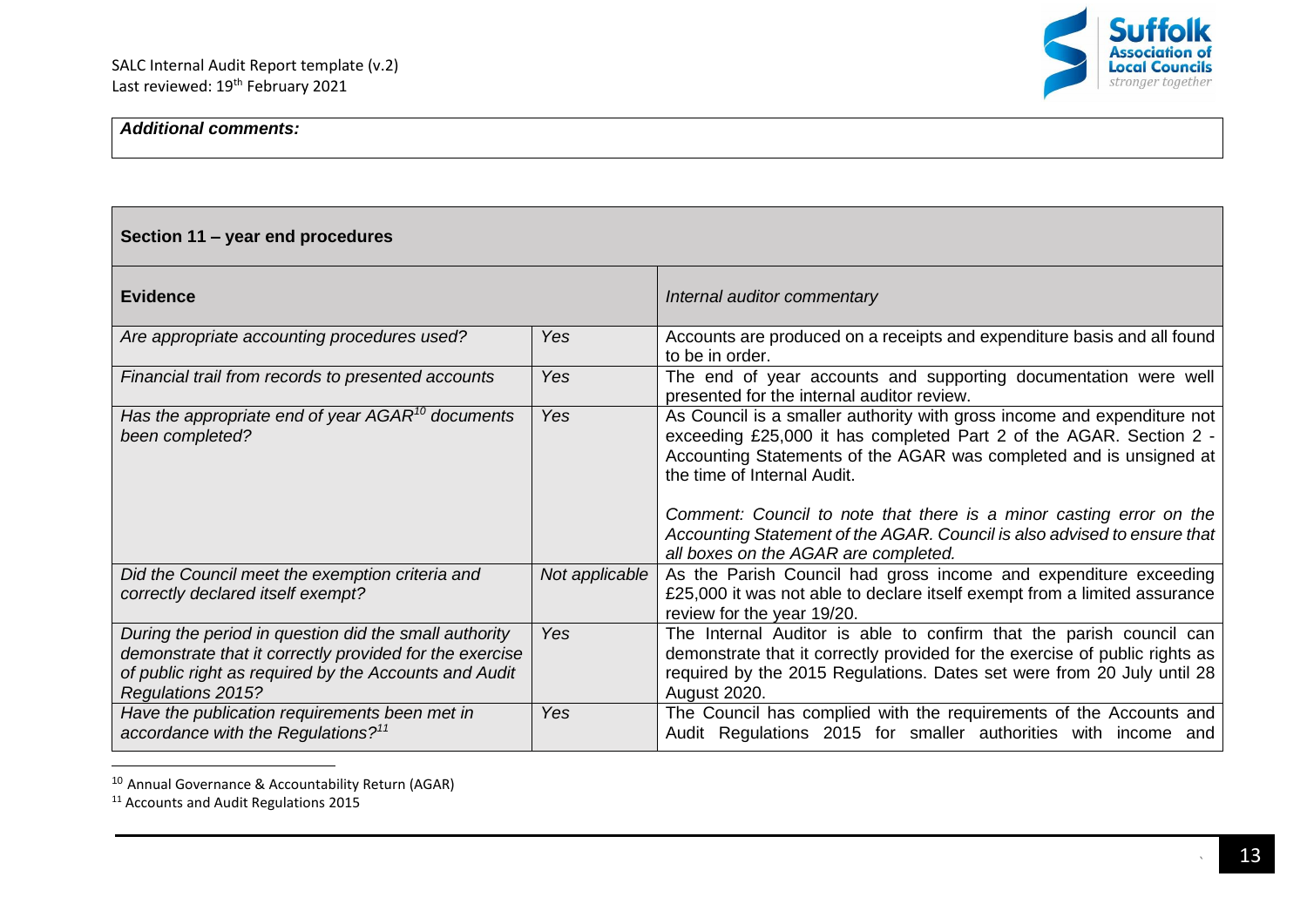

| expenditure exceeding £25,000 but not exceeding £6.5 million for the year<br>ending 31 March 2020 and published the following on a public website:<br>The Annual Internal Audit Report of the AGAR<br>Section 1 - Annual Governance Statement of the AGAR<br>Section 2 - Annual Accounting Statements of the AGAR<br>Section 3 – External Audit Report and Certificate. | Notice of the period for the exercise of public rights<br>Notice of the Conclusion of the Audit |
|-------------------------------------------------------------------------------------------------------------------------------------------------------------------------------------------------------------------------------------------------------------------------------------------------------------------------------------------------------------------------|-------------------------------------------------------------------------------------------------|
|                                                                                                                                                                                                                                                                                                                                                                         |                                                                                                 |

#### **Section 12 – internal audit**

The internal auditor will revisit weaknesses and recommendations previously identified to see if these have been addressed. They will also check if any changes introduced require further verification to ensure effectiveness of the corrective action taken.

| Evidence                                                                   |            | Internal auditor commentary                                                                                                                                              |
|----------------------------------------------------------------------------|------------|--------------------------------------------------------------------------------------------------------------------------------------------------------------------------|
| Has the previous internal audit report been considered                     | Yes        | The Internal Audit Report was considered by full Council at its meeting of 2 <sup>nd</sup>                                                                               |
| by the Council?                                                            |            | July 2020.                                                                                                                                                               |
| Has appropriate action been taken regarding the<br>recommendations raised? | Yes        | The following matter was brought to the Council's attention within the written<br>report submitted:<br>Evidence that Councillors have seen invoices/requests for payment |
| Has the Council confirmed the appointment of an<br>internal auditor?       | <b>Yes</b> | The appointment of SALC as the Council's internal auditor was confirmed at<br>the meeting of 7 <sup>th</sup> January 2021.                                               |
| <b>Additional comments:</b>                                                |            |                                                                                                                                                                          |

The internal auditor will revisit the external audit so that previous weaknesses and recommendations can be taken into account.

| Evidence | Internal auditor commentary |
|----------|-----------------------------|
|----------|-----------------------------|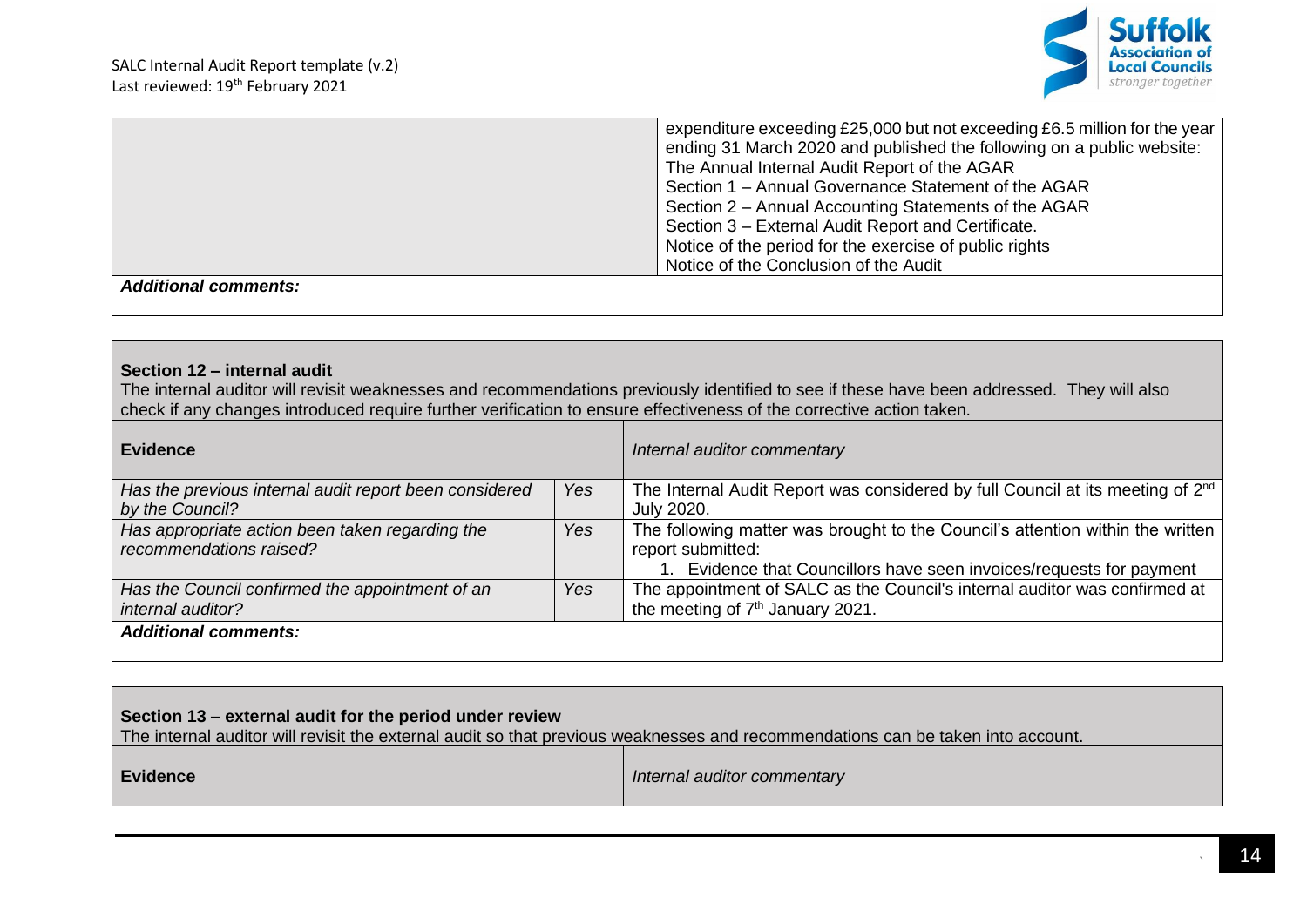

| Has the previous external audit report been considered<br>by the Council? <sup>12</sup> | Yes | At the meeting of full Council of 3 <sup>rd</sup> December 2020, Council considered and<br>accepted the report from the External Auditor for the year ending 31 <sup>st</sup> March<br>2020.                                                                                                                                                                                                                                                                |
|-----------------------------------------------------------------------------------------|-----|-------------------------------------------------------------------------------------------------------------------------------------------------------------------------------------------------------------------------------------------------------------------------------------------------------------------------------------------------------------------------------------------------------------------------------------------------------------|
| Has appropriate action been taken regarding the<br>comments raised?                     | Yes | The following other matters not affecting their opinion were drawn to the<br>attention of the parish council:<br>1. Agar was not completed accurately prior to submission<br>2. No comparative year work carried out as parish council had been<br>exempt the previous year<br>3. Timings permitted under the 2020 Regulations with audit statutory<br>deadlines of 31 August 2020.<br>4. Reminder to comply with the public rights period in future years. |
| <b>Additional comments:</b>                                                             |     |                                                                                                                                                                                                                                                                                                                                                                                                                                                             |

## **Section 14 – additional information**

The internal auditor will look for some additional evidence of good record keeping, compliance with data protection regulations, freedom of information and website accessibility regulations.

| <b>Evidence</b>                                                                                                                                                        |     | Internal auditor commentary                                                                                                                                                                                                                                                                                                                      |
|------------------------------------------------------------------------------------------------------------------------------------------------------------------------|-----|--------------------------------------------------------------------------------------------------------------------------------------------------------------------------------------------------------------------------------------------------------------------------------------------------------------------------------------------------|
| Was the annual meeting held in accordance with<br>legislation? $13$<br>(note to auditor- emergency Regulations as a result of the<br>COVID-19 pandemic)f <sup>14</sup> | Yes | Council did not hold an Annual Meeting of the Parish Council during the year<br>under review.<br>Comment: In recognition of this being unprecedented times and following<br>the Government's guidelines for staying at home and working remotely, the<br>Government included within s.78 in the Coronavirus Act 2020 (made 4 <sup>th</sup> April |

<sup>&</sup>lt;sup>12</sup> Regulation 20 Accounts and Audit Regulations 2015 – *following completion of an audit the Council should note that it is the Council as a whole (i.e.. All members) and not a committee that should receive and consider the audit letter (including Annual Return and Certificate) from the local auditor as soon as reasonably practicable and the minutes should reflect that these have been received.*

<sup>&</sup>lt;sup>13</sup> The Local Government Act 1972 Schedule 12, paragraph 7 (2) and Schedule 15 (2)

<sup>&</sup>lt;sup>14</sup> The Local Authorities and Police and Crime Panels (Coronavirus) (Flexibility of Local Authority and Police and Crime Panel Meetings) (England and Wales) Regulations 2020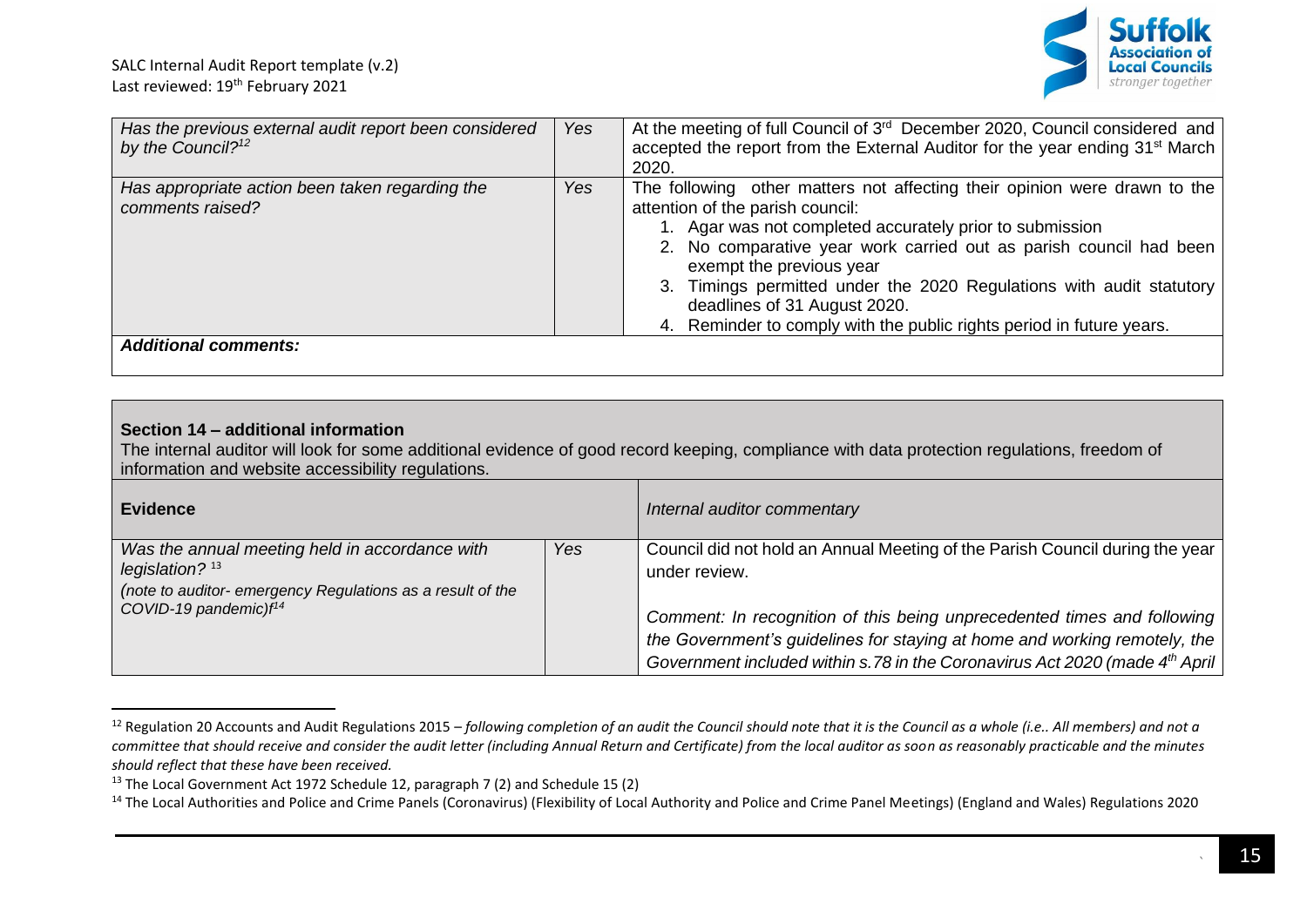

|                                                                                                                           |                          | 2020) the ability for the Secretary of State the power to make Regulations to<br>make provisions for the holding of meetings. The 2020 Regulations set out<br>those provisions. This also repealed for the year under review, the<br>requirement to hold an Annual Council Meeting. Council has followed these<br>regulations and also held its meetings via the Zoom Videoconferencing<br>platform.                                                                                                                   |
|---------------------------------------------------------------------------------------------------------------------------|--------------------------|------------------------------------------------------------------------------------------------------------------------------------------------------------------------------------------------------------------------------------------------------------------------------------------------------------------------------------------------------------------------------------------------------------------------------------------------------------------------------------------------------------------------|
| Is there evidence that Minutes are administered in<br>accordance with legislation? <sup>15</sup>                          | Yes                      | Council is aware that that under LGA 1972 schedule 12, paragraphs 41(1)<br>and 44 the draft minutes of a meeting should be formally approved (with any<br>necessary amendments) at the next meeting. At each meeting the Chair is<br>given formal approval to sign the minutes when appropriate.                                                                                                                                                                                                                       |
| Is there a list of members' interests held?                                                                               | Yes                      | Evidence was seen on the Parish Council's website of the link on the website<br>of Babergh Mid Suffolk District Council for the Register of Interests for all<br>current Parish Councillors.<br>Comment: Council should be aware that whilst the monitoring officer of the<br>District Council must arrange for the parish council's register of members'<br>interests to be available for inspection in the district and must be published<br>on the district council's website, where the parish council has its own |
|                                                                                                                           |                          | website, its register of members' interests must also be published on that<br>website or a link providing access to the District's website.<br>(Openness and transparency on personal interests - A guide for councillors<br>- August 2012)                                                                                                                                                                                                                                                                            |
| Does the Council have any Trustee responsibilities<br>and if so are these clearly identified in a Trust<br>Document?      | <b>Not</b><br>applicable |                                                                                                                                                                                                                                                                                                                                                                                                                                                                                                                        |
| Has the Transparency Code been correctly applied,<br>and information published in accordance with current<br>legislation? | Partly met               | For the current year under review, Council should be aware that with gross<br>income and expenditure under £25,000 it will be required to follow the Local<br>Government Transparency Code 2014 for smaller authorities.                                                                                                                                                                                                                                                                                               |

<sup>15</sup> Public Bodies (Admission to Meetings) Act 1960, Local Government Act 1972 and the Localism Act 2011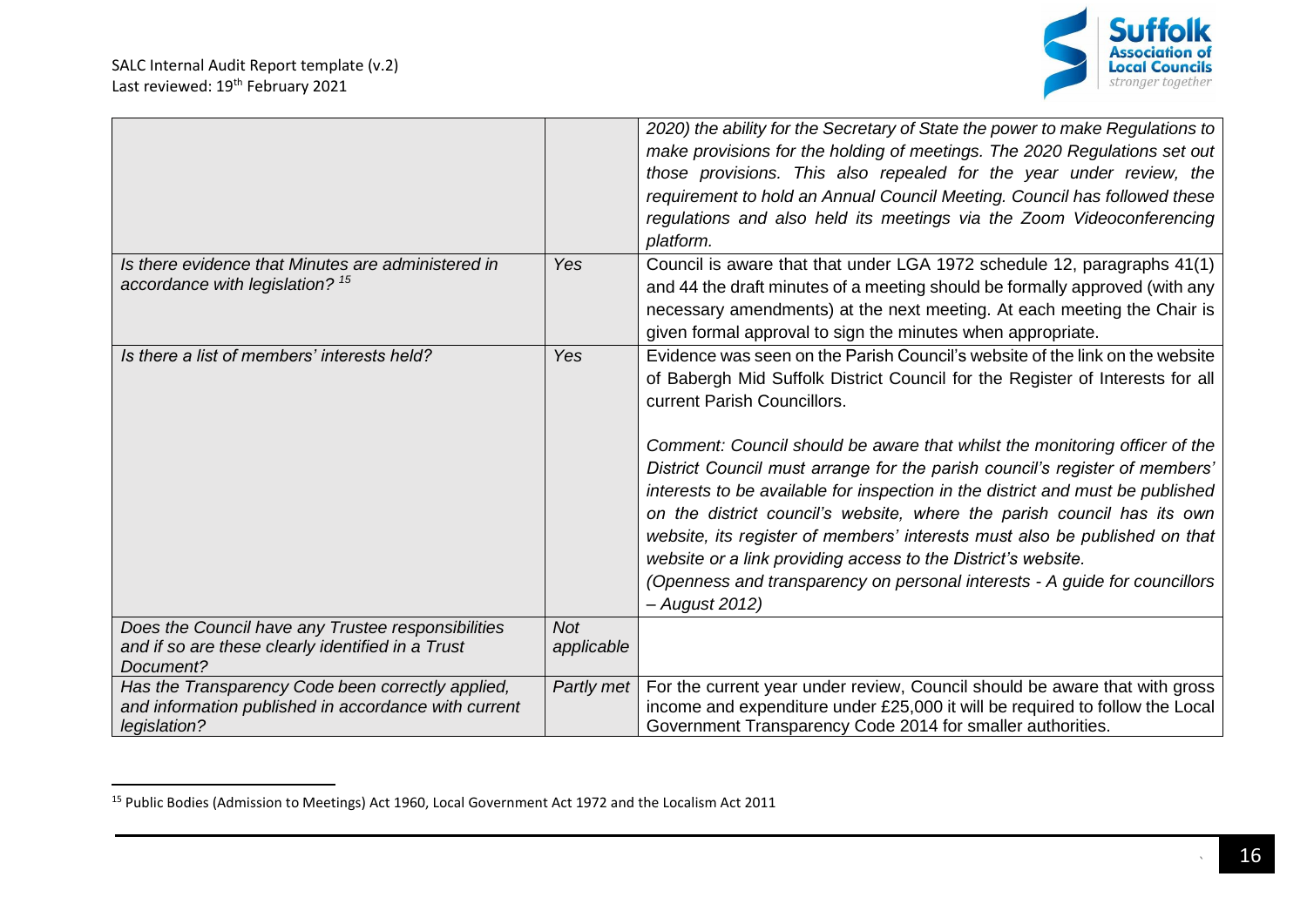

| Has the Council registered with the Information<br>Commissioner's Office (ICO)? <sup>16</sup>                                                                                                                                                                                                                                                                                                                                                        | Yes | The council is correctly registered with the IO as a Data Controller in<br>accordance with legislation. Reference: Z6850701 Expires 21/082021.                                                                                                                                                                                                                                                                                                                                                             |  |  |
|------------------------------------------------------------------------------------------------------------------------------------------------------------------------------------------------------------------------------------------------------------------------------------------------------------------------------------------------------------------------------------------------------------------------------------------------------|-----|------------------------------------------------------------------------------------------------------------------------------------------------------------------------------------------------------------------------------------------------------------------------------------------------------------------------------------------------------------------------------------------------------------------------------------------------------------------------------------------------------------|--|--|
| Is the Council compliant with the General Data<br><b>Protection Regulation requirements?</b>                                                                                                                                                                                                                                                                                                                                                         | Yes | The Council has taken steps to ensure compliancy and has a<br>comprehensive suite of documents detailing information held, how that<br>information is held, managed and processed along with periods of retention.<br>Comment: Council to show good practice should ensure that an impact<br>assessment audit is carried out on the occasion of the adoption of a new<br>policy which potential GDPR implications.                                                                                         |  |  |
| Has the Council published a website accessibility<br>statement on their website in line with Regulations? <sup>17</sup>                                                                                                                                                                                                                                                                                                                              | Yes | Website accessibility statements are available to view for both the Parish<br>Council and the Village pages. Details on the technical information for the<br>website are given along with the methods used for testing the website; steps<br>being taken to improve accessibility and how the site is being improved to<br>ensure that content meets the WCAG 2.1 Standard under Regulation 8 of<br>the Public Sector Bodies (Websites and Mobile Applications) (No. 2)<br>Accessibility Regulations 2018. |  |  |
| Is there evidence that electronic files are backed up?                                                                                                                                                                                                                                                                                                                                                                                               | Yes |                                                                                                                                                                                                                                                                                                                                                                                                                                                                                                            |  |  |
| Do terms of reference exist for all committees and is<br>there evidence these are regularly reviewed?                                                                                                                                                                                                                                                                                                                                                |     |                                                                                                                                                                                                                                                                                                                                                                                                                                                                                                            |  |  |
| <b>Additional comments:</b>                                                                                                                                                                                                                                                                                                                                                                                                                          |     |                                                                                                                                                                                                                                                                                                                                                                                                                                                                                                            |  |  |
| To ensure compliance with the requirements of the Transparency Code for smaller authorities (turnover not exceeding £25,000), Council is aware<br>that the following should be published on a public website for the year 2019/20 not later than 1 July:<br><b>Internal Audit Report</b><br>List of Councillors and Responsibilities<br>Items of Expenditure Above £100 including recoverable and non-recoverable VAT<br><b>End of Year Accounts</b> |     |                                                                                                                                                                                                                                                                                                                                                                                                                                                                                                            |  |  |
| <b>Annual Governance Statement</b>                                                                                                                                                                                                                                                                                                                                                                                                                   |     |                                                                                                                                                                                                                                                                                                                                                                                                                                                                                                            |  |  |
| <b>Asset Register</b>                                                                                                                                                                                                                                                                                                                                                                                                                                |     |                                                                                                                                                                                                                                                                                                                                                                                                                                                                                                            |  |  |
|                                                                                                                                                                                                                                                                                                                                                                                                                                                      |     | and that Agendas of Meetings; Associated Papers and Minutes should be published in accordance with the prescribed timescales as set out in                                                                                                                                                                                                                                                                                                                                                                 |  |  |
| the Transparency code for smaller authorities - December 2014.                                                                                                                                                                                                                                                                                                                                                                                       |     |                                                                                                                                                                                                                                                                                                                                                                                                                                                                                                            |  |  |

<sup>&</sup>lt;sup>16</sup> Data Protection Act 2018

<sup>17</sup> Website Accessibility Regulations 2018